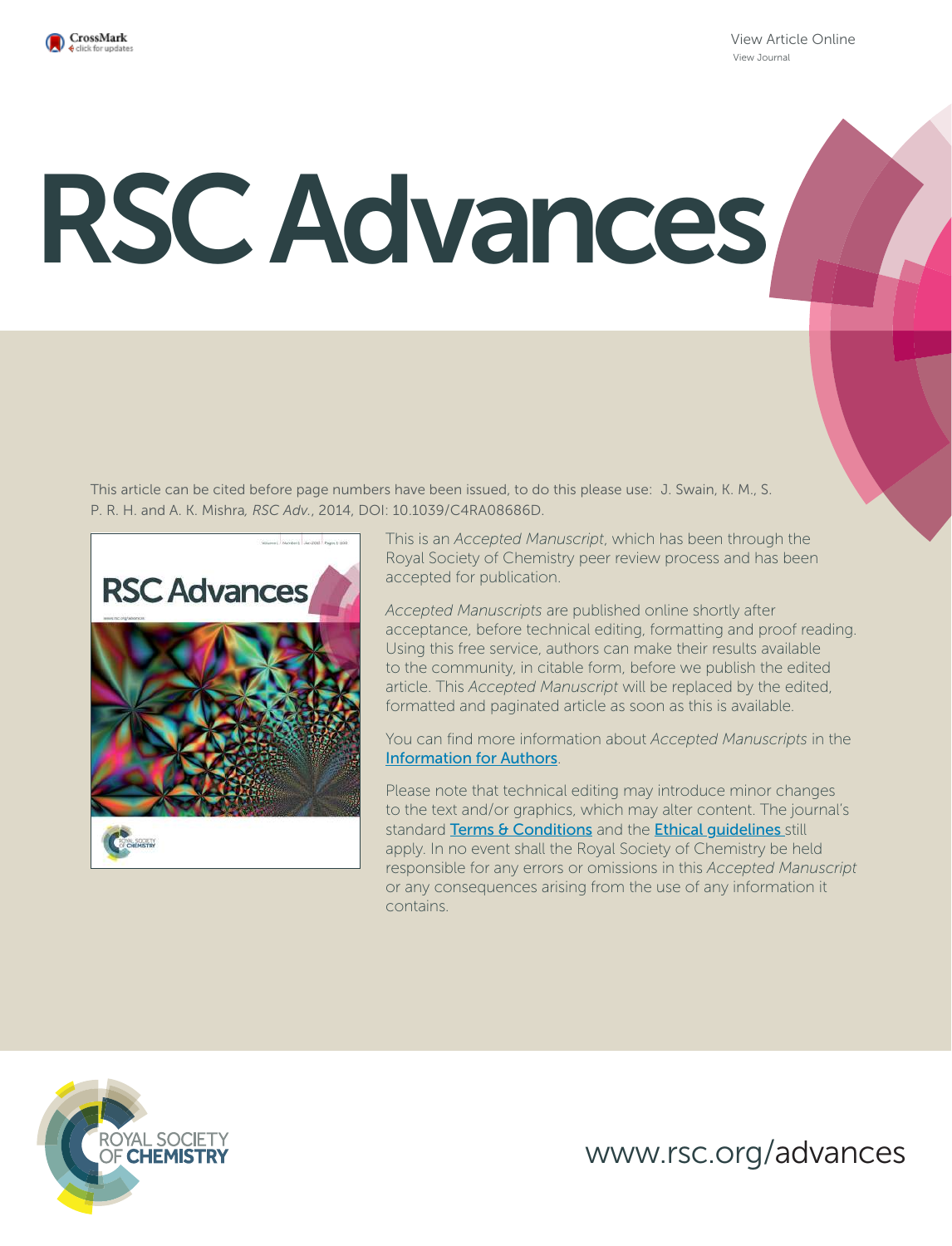Published on 06 October 2014. Downloaded by Trent University on 15/10/2014 10:05:57.

# **Thermotropic Gelation Induced Changes in Micropolarity and Microviscosity of Hydrogel Derived from GlucoseTriazoleHydrogenated Cardanol Conjugate: A Study Using Fluorescent Molecular Probe**

*JitendriyaSwain<sup>a</sup> , M. Kamalraj<sup>b</sup>, H. Surya PrakashRaob,, Ashok K. Mishraa,\*,* 

*<sup>a</sup>Department of Chemistry, Indian Institute of Technology Madras, Chennai –600036, INDIA <sup>b</sup>Department of Chemistry, Pondicherry University, Pondicherry – 605014, INDIA* 

### **Abstracts**

Glucose triazole cardanol conjugate (GTHCC) is a supergelator in water: methanol (1:1) solvent mixture. Environmental scanning electron microscopy **(**ESEM) and fluorescence molecular probe based techniques were employed to understand the thermotropic gelation induced changes in micropolarity and microviscosity of GTHCC hydrogel in water: methanol (1:1) solvent mixture. ESEM analysis has shown the formation of spongy sheet like structure having micrometer size pores inside it. The fluorescence intensity and fluorescence anisotropy measurements of the polarity sensitive probe 8-anilino-1-naphthalene sulfonic acid (ANS) revealed a significant increase in the micropolarity and a significant decrease of microviscosity of GTHCC hydrogel between gel and sol phases. Time resolved fluorescence decay analysis of ANS has shown the presence of two different microenvironments in the system and thermotropic microenvironmental changes between gel and sol phases of GTHCC hydrogel.

# **Introduction**

Hydrogels resulting from the molecular self-assembly through the non-covalent physical process is termed as a physical gel or molecular gel.<sup>1</sup>At the microscopic scale hydrogels are heterogeneous systems.<sup>2</sup> Differences in the micropolarity, microviscosity and complex structure is due to hydrophobic and hydrophilic parts of the hydrogels both of which contribute to the total gel microheterogeneity.<sup>3,4</sup> Estimation of thermotropic gelation induced changes in micropolarity and microviscosity of hydrogels is important in understanding the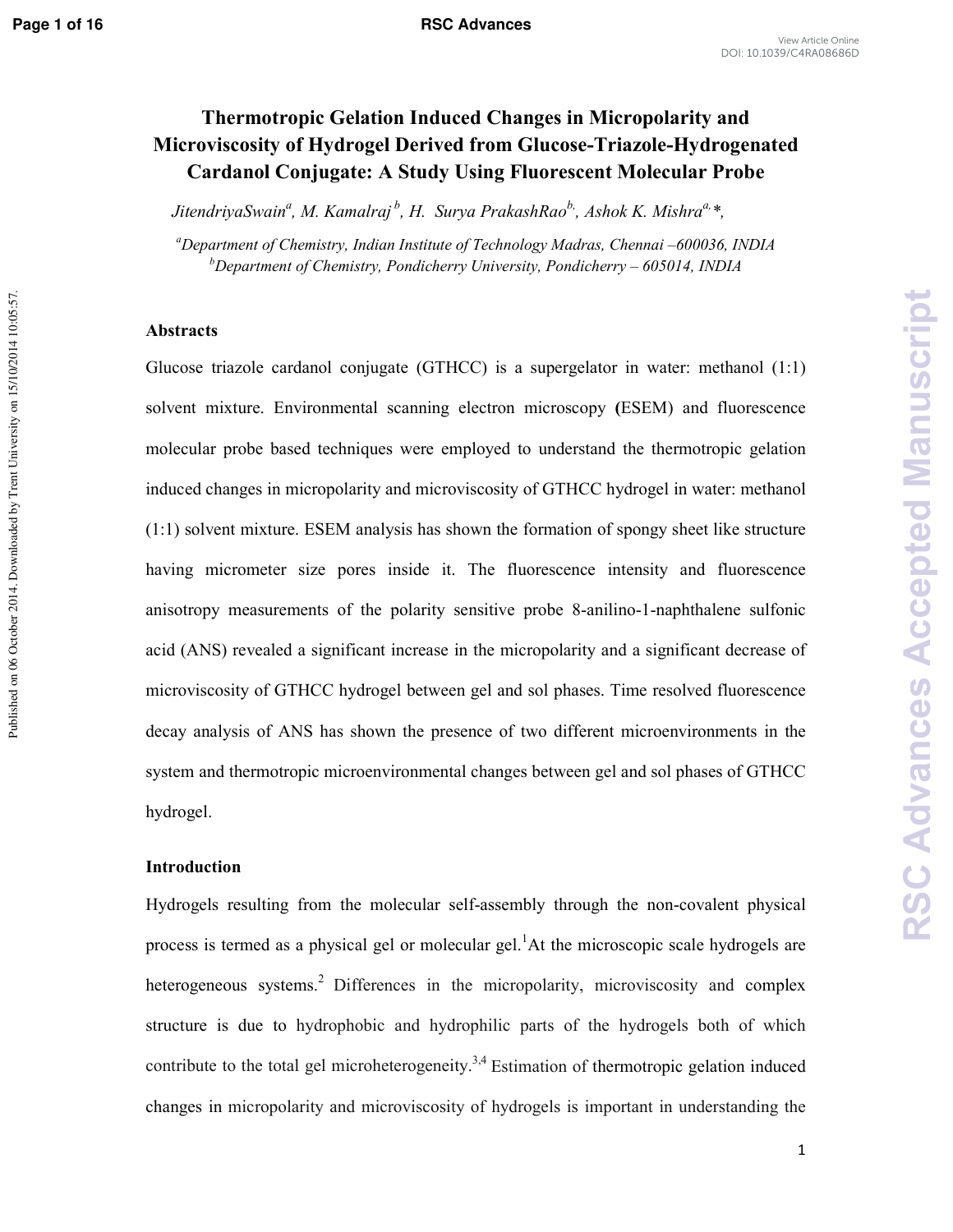physicochemical behaviour of gels in the context of their wide applications in different fields.<sup>3-8</sup>In a recent work,<sup>9</sup> we studied the synthesis and gelation properties of a structurally simple, carbohydrate based glucose-triazole-hydrogenated cardanol conjugate (GTHCC) (Figure 1). GTHCC molecule has formed four different classes of gels, namely, (i) hydrogel from aqueous-protic solvent, (ii) organo gel from non-polar solvent (iii) gel from vegitable oil and (iv) gel from petroleum oil. In water/methanol (1:1) mixture, the conjugate has formed stable themoreversible supergelator, even at a very low gelator concentration of 0.03 % w/v. The intrinsic fluorescence of the GTHCC was found to be sensitive towards gel-sol transition process.<sup>9</sup>

 To get insight into complex heterogeneous structure of the hydrogels, variety of different spectroscopic techniques are employed which include NMR, IR, UV, CD and fluorescence spectroscopy.<sup>10-13</sup>Among them, Fluorescent molecular probe-based techniques, due to their higher sensitivity and multiparametric nature, are particularly suitable for studying the microheterogenious nature and microenvironmental changes occurred between gel and sol phases of hydrogels.<sup>14-17</sup> In this study, polarity sensitive hydrophobic probe 8-anilino-1naphthalene sulfonic acid (ANS) and environmental scanning electron microscopy **(**ESEM) were used to study the morphology, micropolarity, microviscosity and microenvironmental changes occurring between gel and sol phases of GTHCC supergelator (water: methanol (1:1)) (SI Figure 1).

Published on 06 October 2014. Downloaded by Trent University on 15/10/2014 10:05:57.

Published on 06 October 2014. Downloaded by Trent University on 15/10/2014 10:05:57.



**Figure 1.** Structure of the glucose-triazole-hydrogenated cardanol conjugates (GTHCC)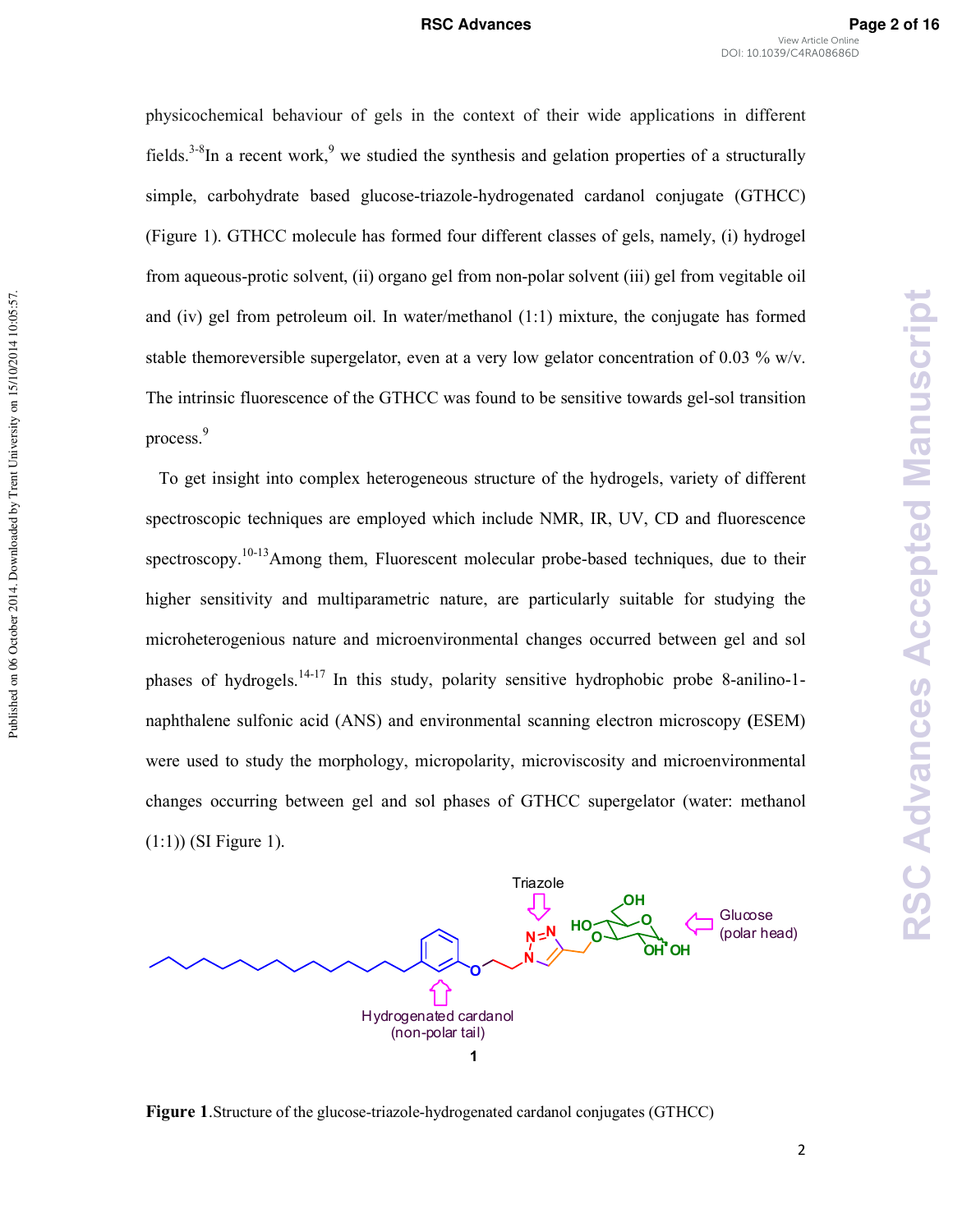Published on 06 October 2014. Downloaded by Trent University on 15/10/2014 10:05:57.

# **Experimental Procedure**

### **Material**

8)Anilino)1)naphthalenesulfonic acid (ANS) was purchased from Sigma Chemical Co. (Bangalore, India). The Glucose triazole cardanol conjugate (GTHCC) was prepared according to the synthetic scheme disclosed in the previous report.<sup>9</sup> Spectroscopic grade methanol was used for the gelation studies. Triple-distilled water prepared using alkaline permanganate solution was used for the experiments.

### **Methods**

Environmental scanning electron microscopy (ESEM) (Quanta 450) was employed to study the morphology of the hydrogel. The pressure was set at 4 Torr. Analyses were conducted at an accelerating voltage of 25 kV and a working distance range of 5 mm to 10 mm. Fluorescence emission and fluorescence anisotropy measurements were performed using Fluoromax-4 fluorescence spectrophotometer. The fluorescence lifetime measurements were carried out using Horiba Jobin-Yvon TCSPC lifetime instrument. 370 *nm* nano-LED was used as the light source for the experiments. The pulse repetition rate was set to 1 MHz, and the pulse width was ~1.1 *ns* for 370 *nm* LED. The instrument response function was collected using a scatterer (Ludox AS40 colloidal silica). The decay data were analyzed by a reconvolution method using DAS6 software of IBH. A value of  $\chi^2$ , in-between 0.99 – 1.22 and symmetrical distribution of residual was considered as a good fit. The average fluorescence lifetime ( $\tau_{avg}$ ) values were calculated by the following equation<sup>18</sup>

$$
\tau_{avg} = \left(\sum_{i=1}^{n} \alpha_i \tau_i\right) \bigg/ \left(\sum_{i=1}^{n} \alpha_i\right)
$$

Where  $\tau_i$  is the individual lifetime with corresponding relative amplitude  $\alpha_i$ .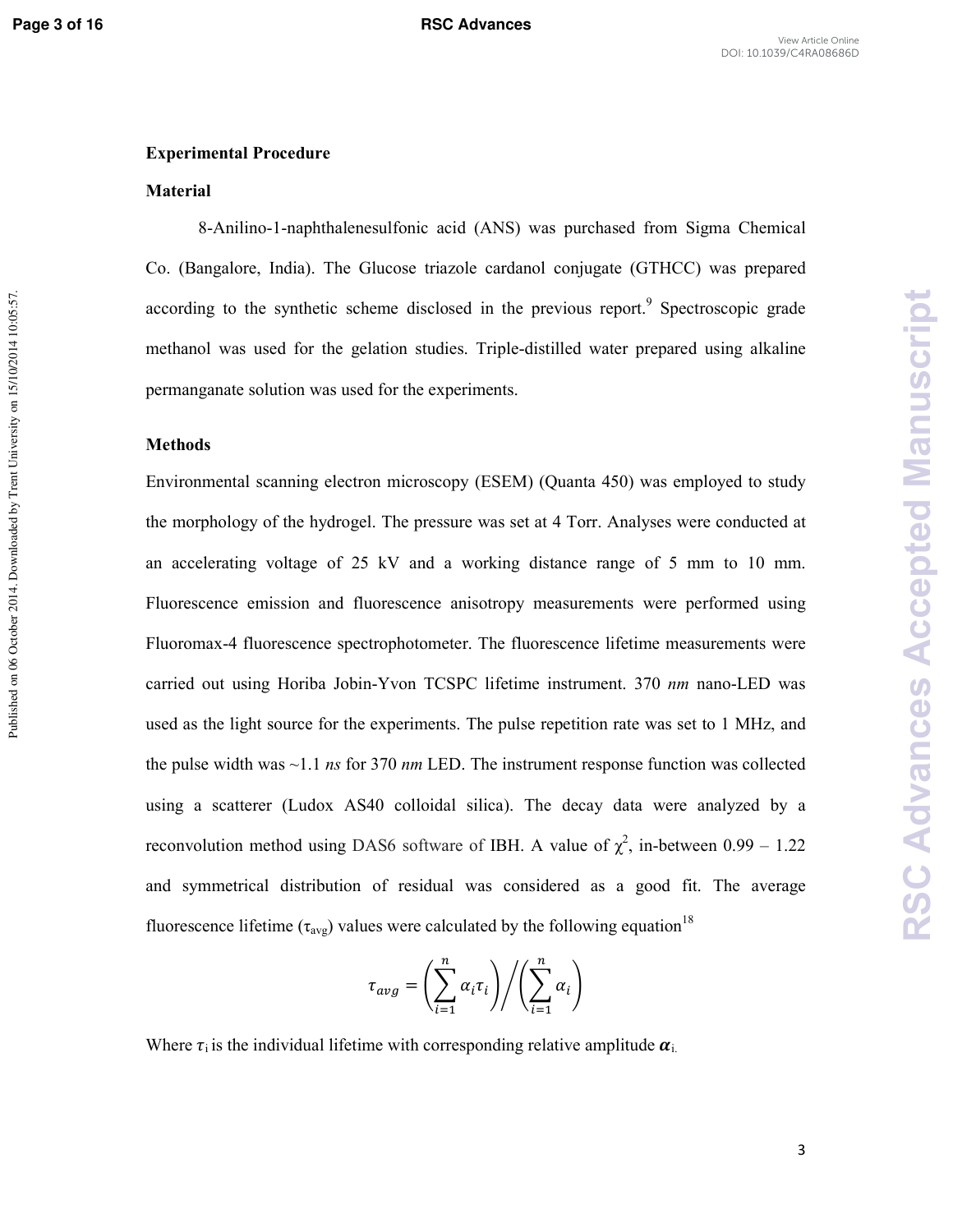### **Estimation of micropolarity**

A set of ANS solutions in UV-spectroscopic grade solvents tetrahydrofuran (THF), dioxane, dimethylsulfoxide (DMSO), acetonitrile, propanol, methanol were prepared. The fluorescence spectra were recorded and the emission frequency of ANS in different solvents was plotted as a function of  $E_T(30)$  <sup>19</sup> polarity scales for each solvent. The  $E_T(30)$  value for a solvent is defined as the transition energy for the longest wavelength absorption band of dissolved pyridinium-N-phenoxidebetaine dye, measured in kcal/mol. The emission maximum of ANS in GTHCC hydrogels (in cm<sup>-1</sup> units) with variation of temperature was plotted with the respective solvent polarity values.

### **Estimation of microviscosity**

Published on 06 October 2014. Downloaded by Trent University on 15/10/2014 10:05:57.

Published on 06 October 2014. Downloaded by Trent University on 15/10/2014 10:05:57.

The estimation of microviscosity of hydrogels by fluorescence methods involves the use of steady state fluorescence anisotropy and fluorescence lifetimes measurements. The steady state fluorescence anisotropy and the fluorescence lifetime are related to microviscosity by Perrin's equation.<sup>18</sup>

 = + () ..........................(1)

Where,  $r_{ss}$  is the observed steady state fluorescence anisotropy;  $r_0$  is the limiting anisotropy of the probe in the absence of any depolarizing processes such as rotational diffusion or energy transfer; T is the temperature in Kelvin;  $\tau$  is the fluorescence lifetime of the probe in seconds; and C(r) is a parameter which relates to the molecular shape and the location of the transition dipoles of the rotating fluorophores. Equation (1) can also be written as  $^{21}$ 

$$
\eta = \frac{C(r) \text{Tr} \mathbf{r}_{ss}}{\delta r} \qquad \text{Where } \delta \mathbf{r} = \mathbf{r}_{o} - \mathbf{r}_{ss}
$$

 The term, often given in unit of mPa.s, gives the microviscosity of the immediate environment around the fluorophore. The  $C(r)$  value for ANS was calculated using Perrin's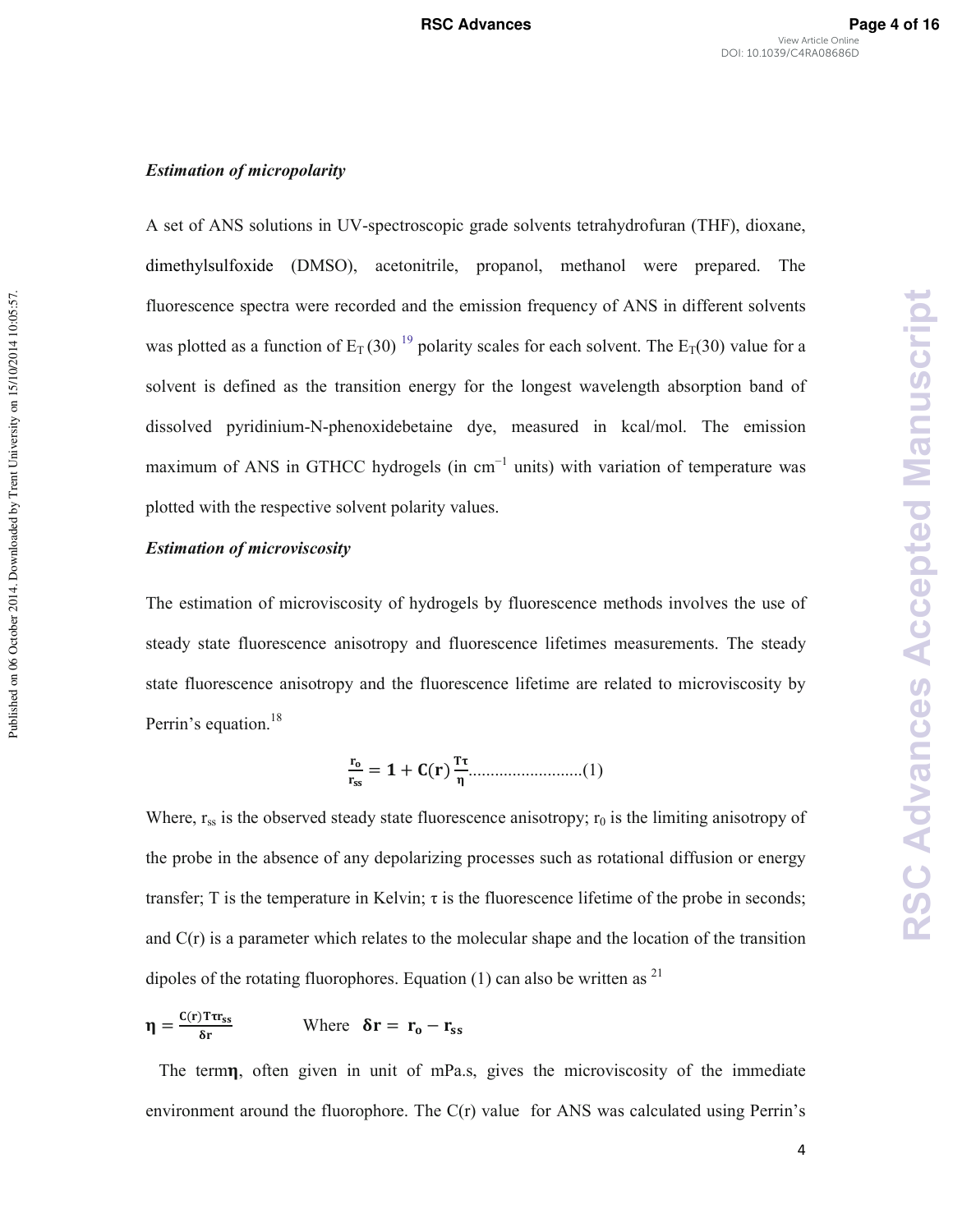Published on 06 October 2014. Downloaded by Trent University on 15/10/2014 10:05:57.

### View Article Online DOI: 10.1039/C4RA08686D

equation, taking the fluorescence anisotropy  $(r_{ss})$  of ANS in glycerol at 45 °C as 0.31,<sup>20</sup>the corresponding fluorescence lifetime ( $\tau$ ) as 7.60 ns<sup>20</sup> and the limiting anisotropy ( $r_0$ ) as 0.4<sup>21</sup>. The calculated C(r) value was 2.6 x 10<sup>4</sup> Pa. K<sup>-1</sup>.  $\eta$  values of GTHCC gel in aqueous methanolic solvents at different temperatures were calculated using this value of  $C(r)$  and the fluorescence lifetime component  $(\tau_2)$  corresponding to ANS in the hydrophobic environment of the microheterogeneous gel medium.

### **Gelation Test**

The gelation ability of GTHCC in water: methanol mixture was determined by weighing 5  $g/L$  t of compound and added to water: methanol  $(1:1)$  solvent mixture. Then the mixture was heated till the solution become transparent and allowed to cool at 23  $^{\circ}$ C-20  $^{\circ}$ C (SI Figure 1). Gel formation was checked by the tube inversion method.<sup>22</sup>

### **Result and Discussion**

### *Morphology Study:*

Environmental scanning electron microscopy **(**ESEM) was generally used to study wet, insulating materials such as polymers, hydrogels and living cell etc. without dehydration or metal coating.23,24 The ESEM images of GTHCC hydrogel (Figure. 2, SI Figure 2 ) are shows that the gel surface possesses uniformly distributed spongy structure with micrometer size pores inside it. The hydrophobic interaction of long chain cardanol hydrophobic group and hydrogen bonding of hydrophilic triazole-glucose group of GTHCC compound (Figure. 1) in polar solvent mixture (water: methanol (1:1)) play a crucial role in enhancing the strength of the gel and formation of 3D networks.<sup>9</sup> The formation of numerous micrometer size small pores may result in great solvent holding capacity.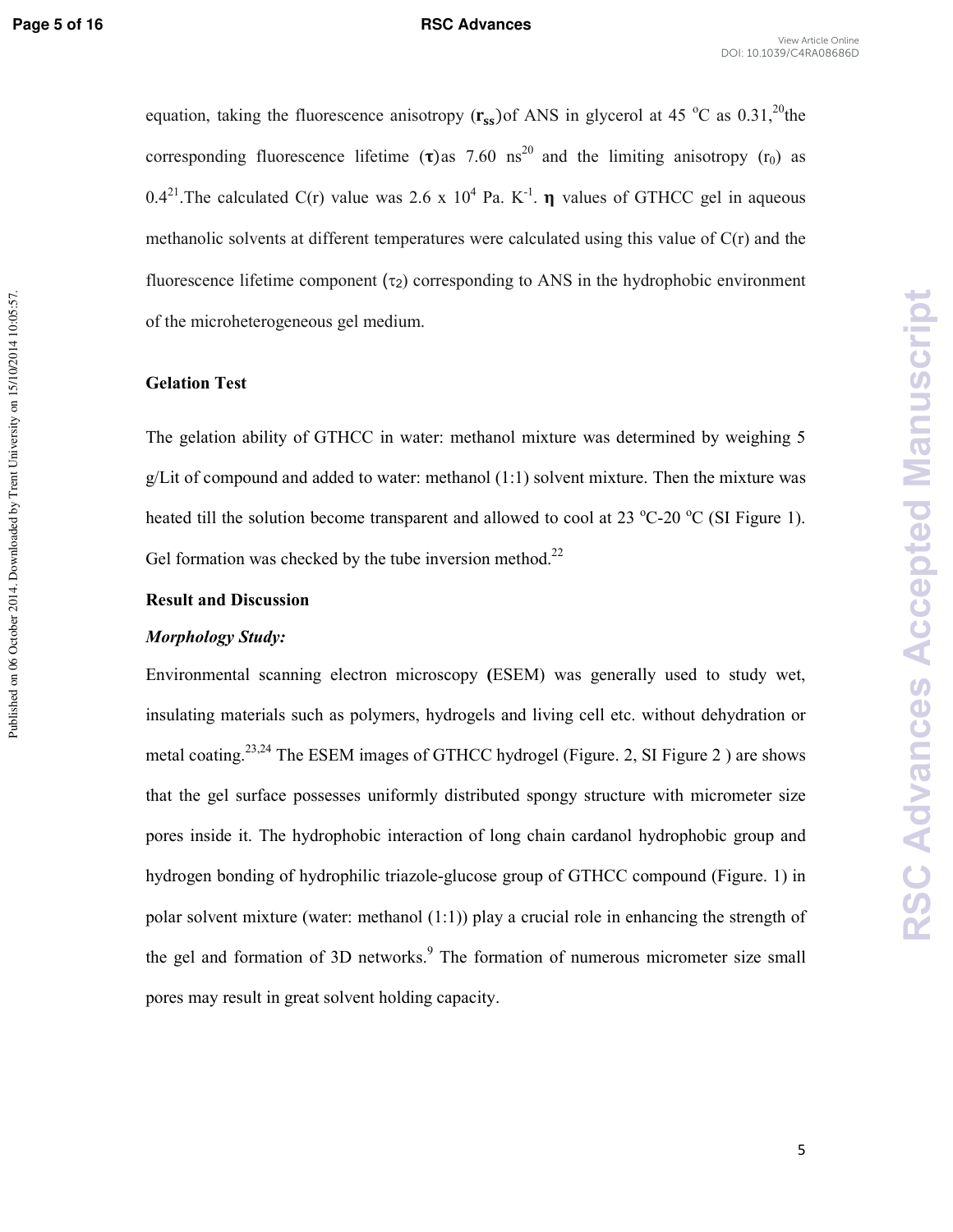**RSC Advances Accepted Manuscript**

**RSC Advances Accepted Manuscript** 



Figure 2. ESEM image of GTHCC gel in water: methanol (1:1)

Gelation processes in aqueous solvent are mostly driven by hydrophobic interactions.<sup>1</sup> Thus it would be informative to study the micropolarity and microviscosity properties of GTHCC hydrogel in water: methanol (1:1) mixture using hydrophobic fluorescent probe ANS with different fluorescence parameters.

# **Fluorescence Intensity Study:**

The hydrophobic fluorescent molecular probe ANS has been widely used to sense the micropolarity of the various organized media like micelles, lipid bilayer membranes, hydrogels etc.<sup>25-28</sup> ANS is almost non-fluorescent in polar medium and highly fluorescent in non-polar medium.<sup>27,28</sup> Highly polar environment promotes the intramolecular charge transfer in ANS leads to smaller quantum yield and a red shift in emission but in a non polar environment absence of intramolecular charge transfer leads to high quantum yield and a blue shift in emission.<sup>27,28</sup>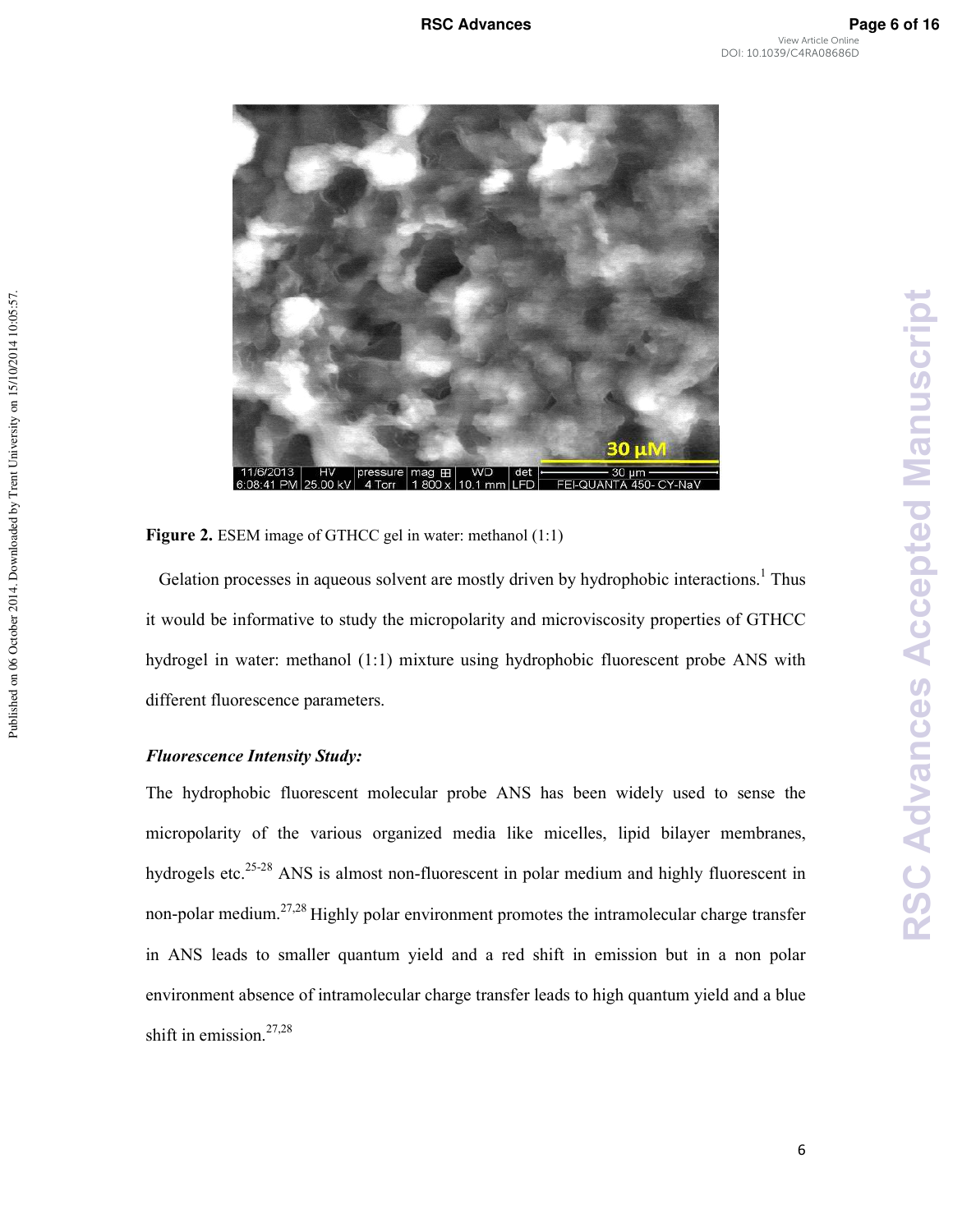Published on 06 October 2014. Downloaded by Trent University on 15/10/2014 10:05:57.



**Figure 3.**Plot of fluorescence Spectra of ANS in GTHCC hydrogel (water: methanol) with increase in temperature, ([ANS] =  $4 \mu M$ , ( $\lambda_{ex}$  = 380 nm), Water: Methanol (1:1), [GTHCC] = 2mg/mL.



**Figure 4.(A)** Plot of normalized fluorescence Spectra of ANS in GTHCC hydrogel (water: methanol) with increase in temperature (B) Plot of fluorescence emission maximum ( $\lambda_{\text{max}}$ ) of ANS against temperature in GTHCC hydrogel (water: methanol). [ANS] =  $4 \mu M$ , ( $\lambda_{ex}$  = 380 nm), Water: Methanol  $(1:1)$ , [GTHCC] = 2mg/mL.

 Figure 3 shows the fluorescence emission spectra of ANS in GTHCC hydrogel with increase in temperature. ANS in water: methanol (1:1) mixture shows a weak fluorescence emission at 502 nm (SI Figure 3). In the gel state, ANS shows a highly intense fluorescence emission. There is a decrease in emission intensity observed with increase in temperature (Figure 3). Figures 4 (A, B) shows the red shift in fluorescence emission maximum of ANS with increase in temperature. The fluorescence emission maximum of ANS is observed at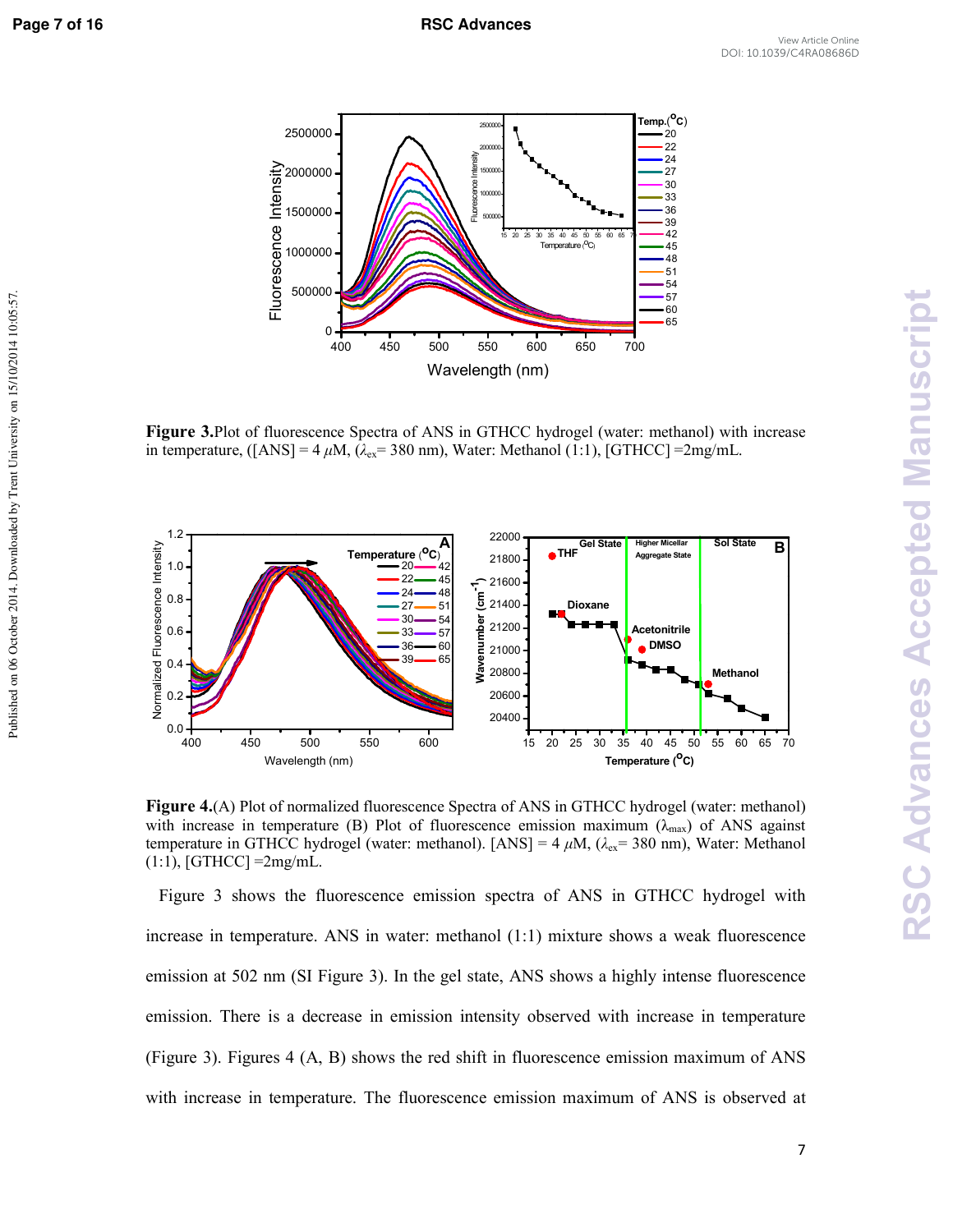468 nm in the gel state of GTHCC hydrogel (water: methanol (1:1)) at low temperature (20  $\rm{^{\circ}C}$ ) and with increase in temperature from 20  $\rm{^{\circ}C}$  to 65  $\rm{^{\circ}C}$  the fluorescence emission maximum shifted towards longer wavelength region from 21321 cm<sup>-1</sup> (468 nm) – 20408 cm<sup>-1</sup> (490 nm). The fluorescence of ANS as a good solvent polarity indicator is well known.<sup>27,28</sup>The quantification of micropolarity of GTHCC hydrogel microenvironments with increase in temperature was done by using ANS emission maximum (frequency  $cm^{-1}$ ) in various solvents of different polarity (Figure 4B) and polarity  $E_T$  (30) parameter (SI Figure 4).<sup>19</sup> The polarity of the microenvironment form by GTHCC hydrogel is obtained from Figure 4B (SI Figure 4) indicates a non-polar hydrophobic microenvironment at lower temperature and slowly hydrogel meltdown to a more polar environment with increase in temperature.<sup>19</sup>The figure shows three distinct regions marked by changes in the slope: alcohol-like polarity above 52  $^{\circ}$ C, DMSO-like polarity between 38 and 52  $^{\circ}$ C and dioxanelike polarity below 38 °C. A study of fluorescence anisotropy and fluorescence lifetime of ANS in hydrogel microenvironments is expected to provide a clearer understanding of the issue.

### **Microviscosity Studies:**

Published on 06 October 2014. Downloaded by Trent University on 15/10/2014 10:05:57.

Published on 06 October 2014. Downloaded by Trent University on 15/10/2014 10:05:57.

Microfluidity and microviscosity analysis give information regarding to the mobility of a molecule in a systems. Microfluidity describes the mobility of a single molecule undergoing diffusion inside the systems and microviscosity shows the internal resistance experienced by a molecule undergoing diffusion in a systems.<sup>18,21</sup> Figure 5 shows the variation of fluorescence anisotropy and microviscosity values of ANS in aqueous methanolic GTHCC gel medium with temperature.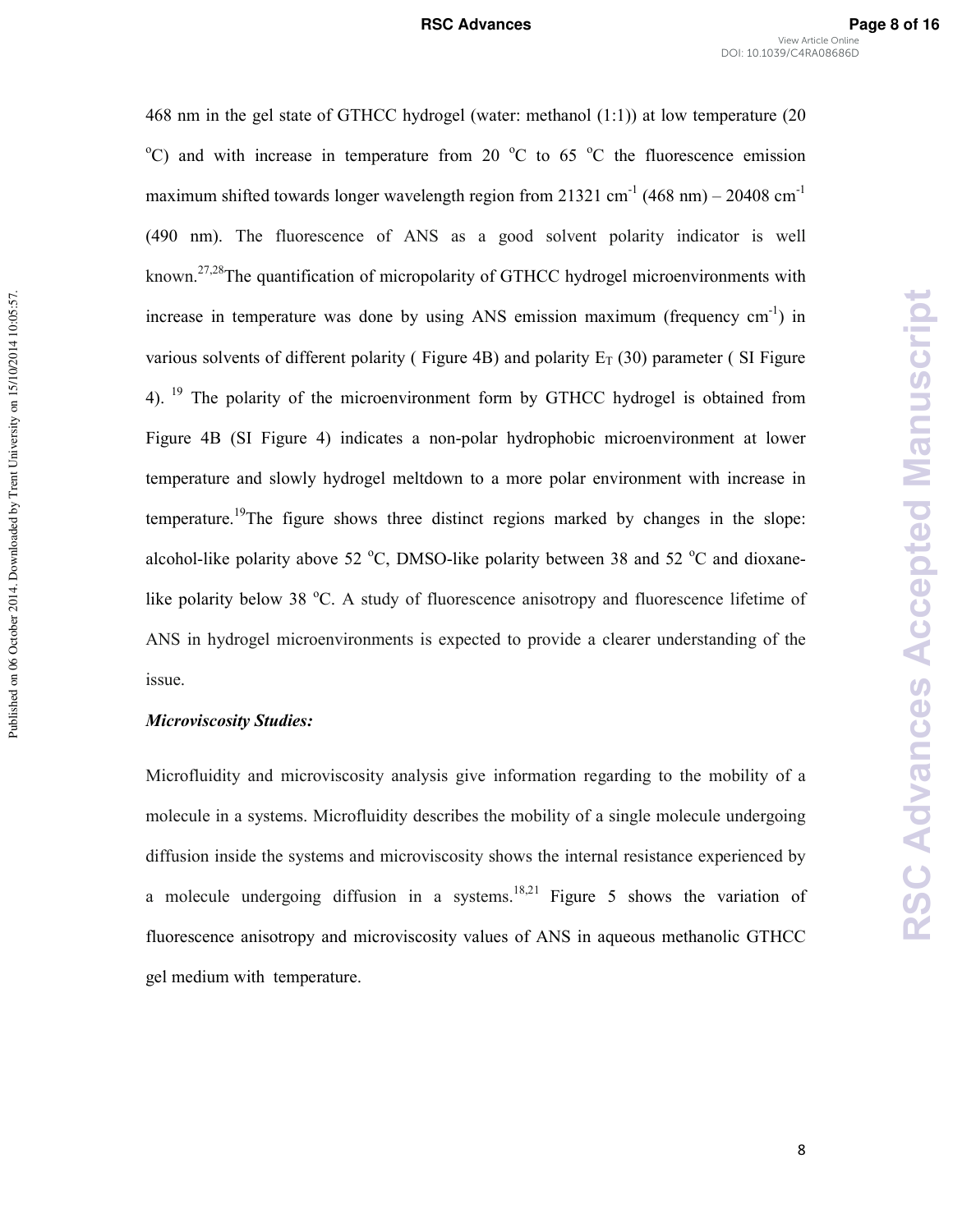

**Figure 5.** Plot for fluorescence anisotropy and microviscosity (mPa.s) of ANS in GTHCC hydrogel with variation of temperature, solvent taken water/methanol (1:1), ( $\lambda$ ex= 380 nm), ([GTHCC]  $=2$ mg/mL). (Error = 3%)

From a reasonably high value of  $r_{ss}$  (0.2) and the corresponding  $\eta$  (96 mPa.s) at 20 °C, the microviscosity values keep decreasing with increase in temperature and level off at very low values of  $r_{ss}$  (0.02) and  $\eta$  (3 mPa.s) above 65 °C. There is a reasonably good correlation between fluorescence anisotropy and corresponding microviscosity. Similar to the trend in figure 4, figure 5 shows three distinct regions marked by changes in the slope of variation of r<sub>ss</sub> and η: above 52 °C, between 38 and 52 °C and below 38 °C.

 It is interesting to note that both micropolarity (figure 4) and microviscosity studies (figure 5) indicate a close correspondence in their variation pattern with temperature, separable into the same three temperature ranges. These three regions closely correspond to three different states of aggregation of GTHCC in water/methanol (1:1) medium, as reported in a recent previous study<sup>9</sup>.At low temperatures ( $\sim$  25 °C) GTHCC, known to be a super gelator in aqueous methanolic medium, forms non-flowing gel. ANS as a fluorescent molecular probe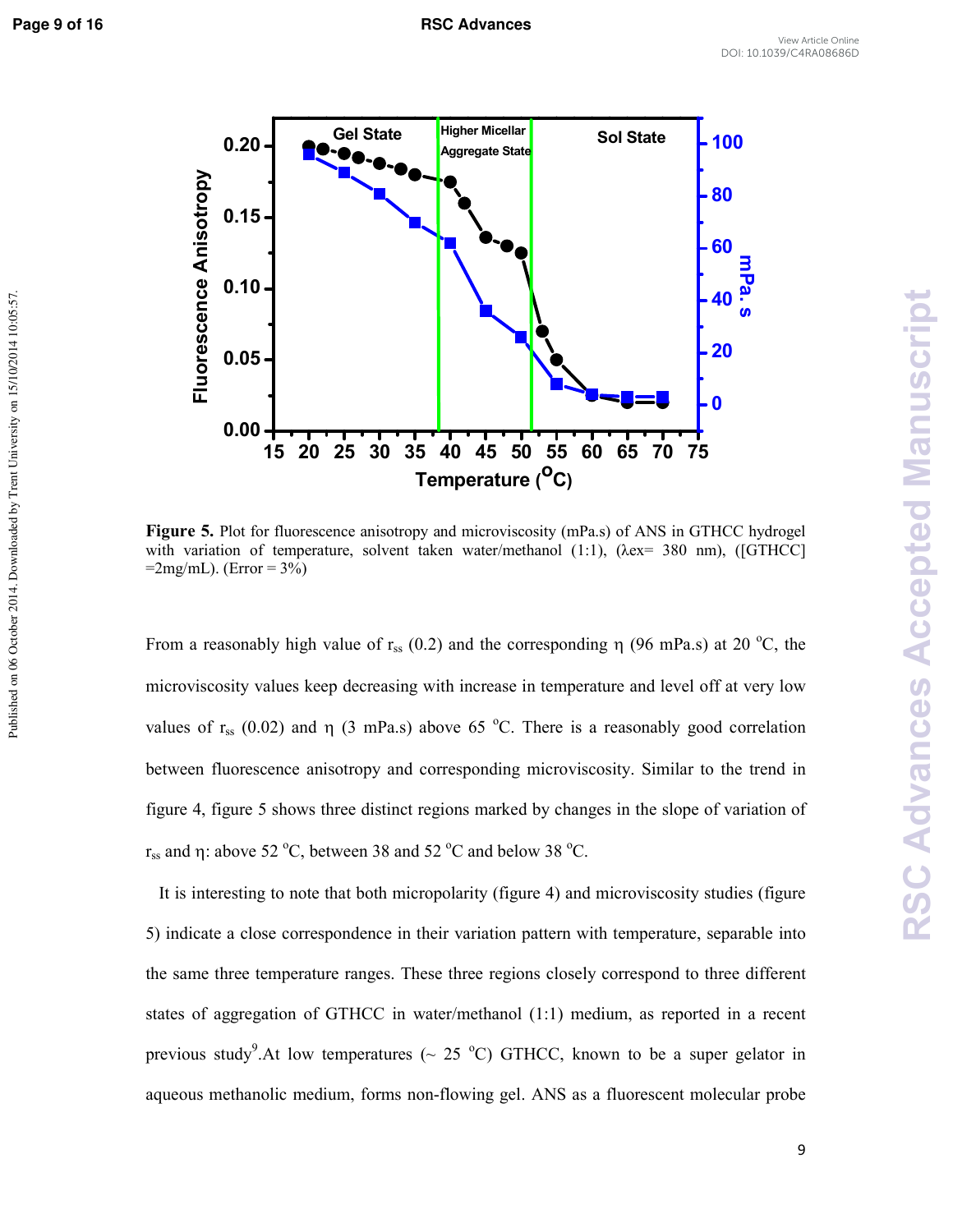is known to report from the hydrophobic surface of a microheterogeneous system.<sup>14,29</sup> The presence of an extensive network of the hydrophobic surfaces required to support the hydrogel gel is clearly reflected through various fluorescence parameters of ANS: blue shift of emission maximum indicating non-polarity of the hydrophobic surface (dioxane-like in the  $E_T$ 30 scale) and the appreciable high values of fluorescence lifetime (discussed subsequently) as well as fluorescence anisotropy indicating significant resistance to the motional dynamics of ANS at the interface.<sup>14,29</sup> The onset of gel melting at  $\sim 38^{\circ}$ C results in the formation of higher micellar aggregates<sup>9</sup>. In the temperature range 38 -52 $^{\circ}$ C, the breaking down of gel network increases the micropolarity and reduces the microviscosity around ANS. At temperatures above $\sim$ 52 $\degree$ C the higher order aggregates breakdown to form simple micellar aggregation creating a transparent sol state<sup>9</sup>. Above 55  $\degree$ C the extent of decrease of fluorescence anisotropy as well as microviscosity is fairly small and almost constant above 65 <sup>o</sup>C.

### **Fluorescence Lifetime Study:**

Published on 06 October 2014. Downloaded by Trent University on 15/10/2014 10:05:57.

Published on 06 October 2014. Downloaded by Trent University on 15/10/2014 10:05:57.

Time resolved fluorescence decay dynamic is one of the most informative methods for studying the different microenvironments form in hydrogels during gelation process.<sup>15</sup> The ESEM images show the microheterogeneous nature of GTHCC hydrogel. Fluorescence lifetime of ANS is solvents and polarity sensitive.<sup>31</sup> Fluorescence lifetime of ANS decreases with the increase in polarity of the medium. $31$  Thus fluorescence lifetime measurements of ANS would be a useful parameter to studies the microheterogeneity of the GTHCC hydrogel between gel and sol phase.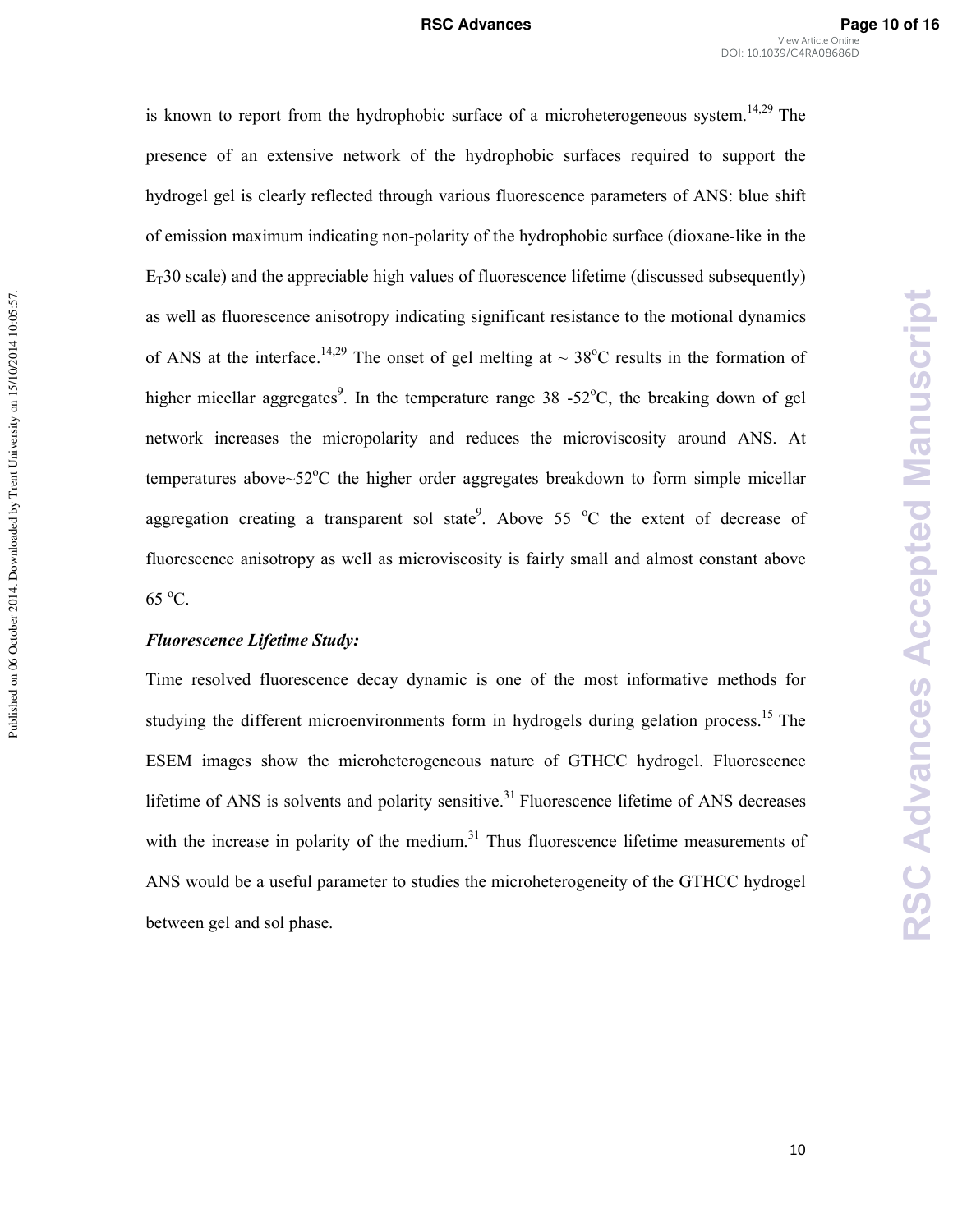Published on 06 October 2014. Downloaded by Trent University on 15/10/2014 10:05:57.



**Figure 6**. Fluorescence lifetime decay of ANS in GTHCC hydrogel {water: methanol (1:1)} with the variation in temperature; ( $\lambda_{ex}$  = 370 nm), [GTHCC] = 2 mg/mL, [ANS] = 4  $\mu$ M, (Channels=0.11ns/chan.).

**Table 1.**Temperature dependence fluorescence lifetime data of ANS in GTC hydrogel {water: methanol (1:1)}; ( $\lambda_{ex}$  = 370 nm), [GTHCC] = 2 mg/mL, [ANS] = 4  $\mu$ M, (Channels=0.11ns/chan.). The corresponding residue distribution plots for fluorescence lifetime of ANS in GTHCC gel (water: methanol (1:1)) with the variation of temperature given in SI Figure 6.

| Temperature $(^{\circ}C)$ | $\tau_s(ns)$ | $\tau_l$ (ns) | $\tau_{\text{avg}}(ns)$ | $\chi^2$ |
|---------------------------|--------------|---------------|-------------------------|----------|
|                           | $(\alpha_1)$ | $(\alpha_2)$  |                         |          |
| 20                        | 1.41(0.32)   | 12.63(0.68)   | 9.03                    | 1.48     |
| 25                        | 1.39(0.36)   | 12.20(0.64)   | 7.93                    | 1.43     |
| 30                        | 1.36(0.40)   | 11.61(0.60)   | 7.51                    | 1.45     |
| 35                        | 1.32(0.42)   | 10.63(0.58)   | 6.71                    | 1.46     |
| 40                        | 1.28(0.47)   | 9.80(0.53)    | 5.79                    | 1.34     |
| 45                        | 1.27(0.53)   | 8.64(0.47)    | 4.73                    | 1.29     |
| 50                        | 1.25(0.54)   | 6.86(0.46)    | 3.83                    | 1.15     |
| 55                        | 1.26(0.54)   | 6.07(0.46)    | 3.47                    | 1.22     |
| 60                        | 1.21(0.57)   | 5.61(0.43)    | 3.10                    | 1.02     |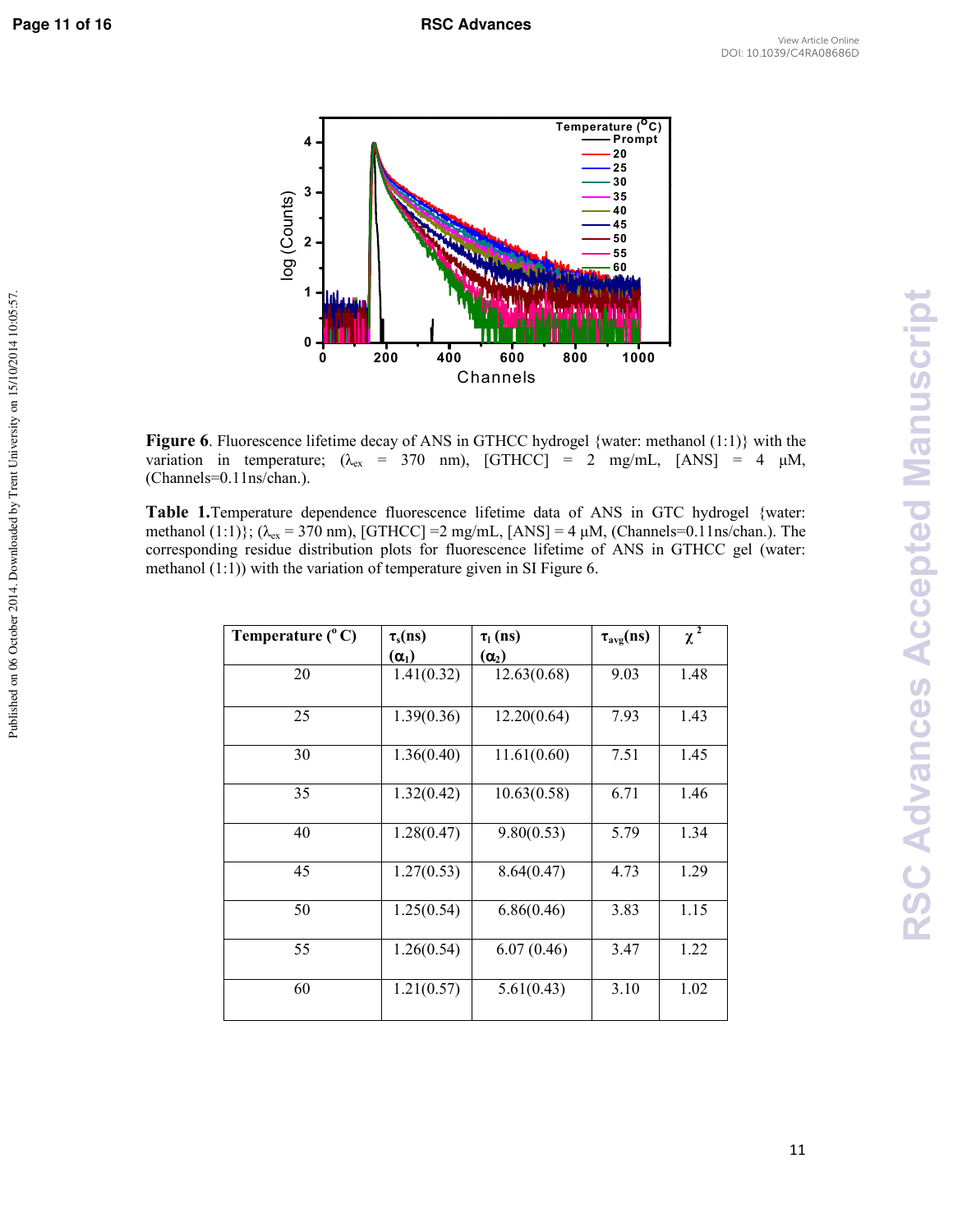The fluorescence lifetime decay of ANS in GTHCC hydrogel (water: methanol (1:1)) shows a biexponential decay (Figure 6, Table 1). The two different lifetime components of ANS in GTHCC hydrogel clearly indicate the presence of two different microenvironments in the hydrogel. The lifetime decay of ANS in water: methanol (1:1) mixture shows a monoexponential decay with a lifetime of 1.18 ns (SI Figure 5), which is almost same as the lifetime of shorter lifetime components of ANS in GTHCC hydrogel (Table 1). Thus the shorter lifetime component of ANS in GTHCC hydrogel must be originated from the water: methanol (1:1) solvent medium. The longer lifetime component is expected to originate from the ANS bound to hydrophobic surface of GTHCC hydrogel, as surface bound ANS is known to have relatively lesser  $k_{nr}$  resulting in longer fluorescence lifetime and higher fluorescence intensity.<sup>14, 29, 30</sup> Figure 7A shows that the longer lifetime component of ANS decreases with increase in temperature where as the shorter lifetime component remains constant. This observation clearly indicates the changes in micropolarity of the microenvironments of GTHCC hydrogel between gel and sol phase.<sup>31</sup> The average fluorescence lifetime and fluorescence intensity of the ANS decreases with increase in temperature (Figure 7B), implying a possible increase in non-radiative energy loss of ANS in GTHCC hydrogel upon melting of gel. $31$ 

Published on 06 October 2014. Downloaded by Trent University on 15/10/2014 10:05:57.

Published on 06 October 2014. Downloaded by Trent University on 15/10/2014 10:05:57.



**Figure 7.**(A)Variation in the lifetime of longer and shorter fluorescence lifetime components of ANS decay with temperature in GTHCC hydrogel {water: methanol  $(1:1)$ } (B) Variation in the average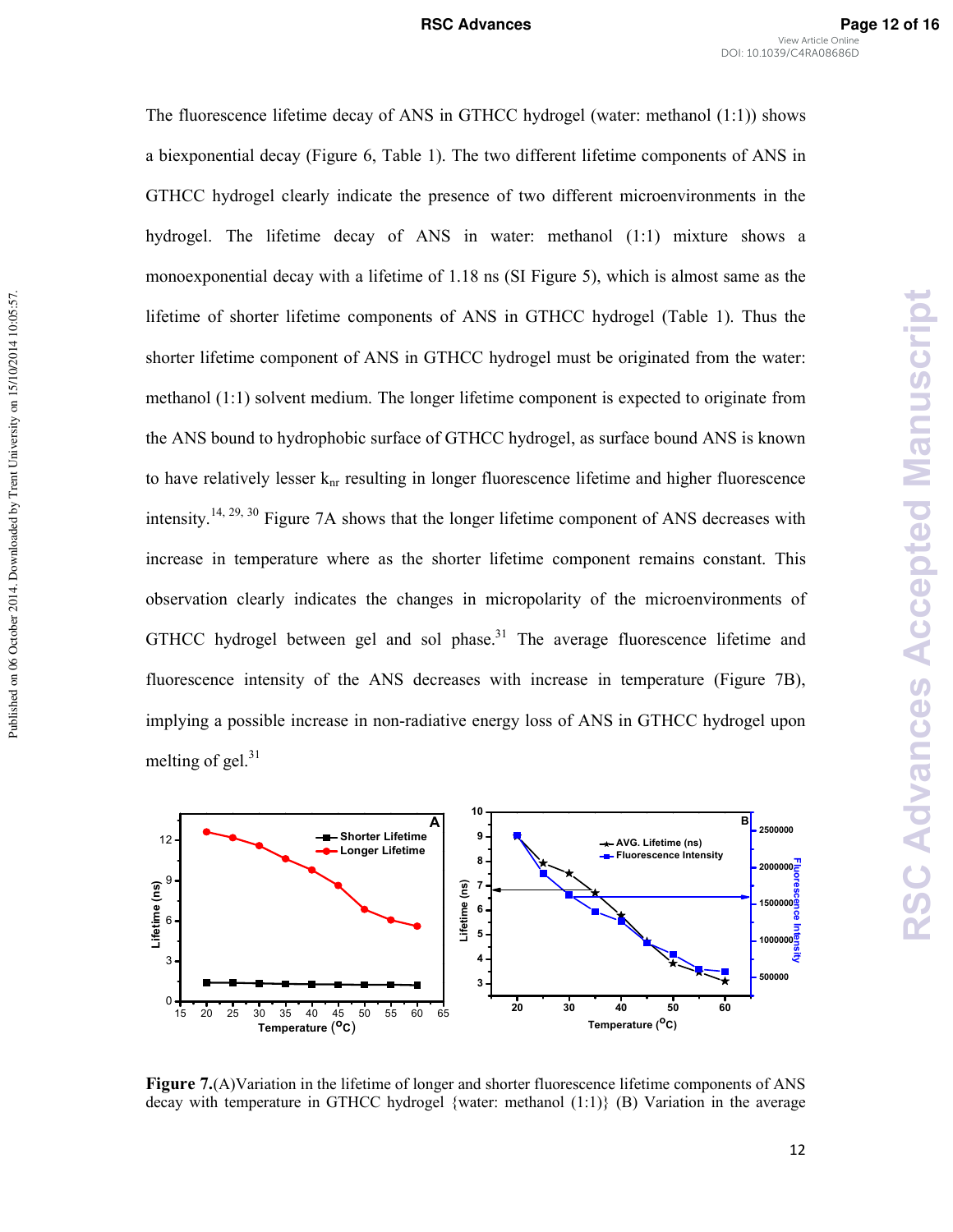Published on 06 October 2014. Downloaded by Trent University on 15/10/2014 10:05:57.

lifetime and fluorescence intensity of ANS with temperature in GTHCC hydrogel {water: methanol  $(1:1)$ ;  $(\lambda_{ex} = 370 \text{ nm})$ , [GTHCC] = 2 mg/mL, [ANS] = 4 µM, (Channels=0.11ns/chan).



**Figure 8.** Variation in the relative amplitude of longer and shorter fluorescence lifetime components of ANS with temperature in GTHCC hydrogel {water: methanol (1:1)}; ( $\lambda_{ex}$  = 370 nm), [GTHCC] =2 mg/mL,  $[ANS] = 4 \mu M$ , (Channels=0.11ns/chan.).

Relative amplitudes of the fluorescence lifetime measurements indicate the fraction of emitted photon contributing towards emission from their respective environments. Figure 8 shows the changes in relative amplitudes of shorter and longer lifetime components of ANS in GTHCC hydrogel with increase in temperature (Table 1). Two different relative amplitudes of ANS indicate the distribution of emitting photon between the hydrophobic region and the solvent accessible region of the GTHCC hydrogel. In the gel state, the relative amplitude of shorter lifetime component  $(\alpha_1)$  is less as compared to the relative amplitude of longer lifetime component  $(\alpha_2)$  as the gel networks offers somewhat more rigid hydrophobic surface (supported by the microviscosity felt by the probes).  $\alpha_1$  increases and  $\alpha_2$  decreases with increase in temperature (Figure 8), indicating the melting of GTHCC hydrogel breaks the gel networks and free the bound solvent mixture in sol state at higher temperature leads to increase in the micropolarity of the medium.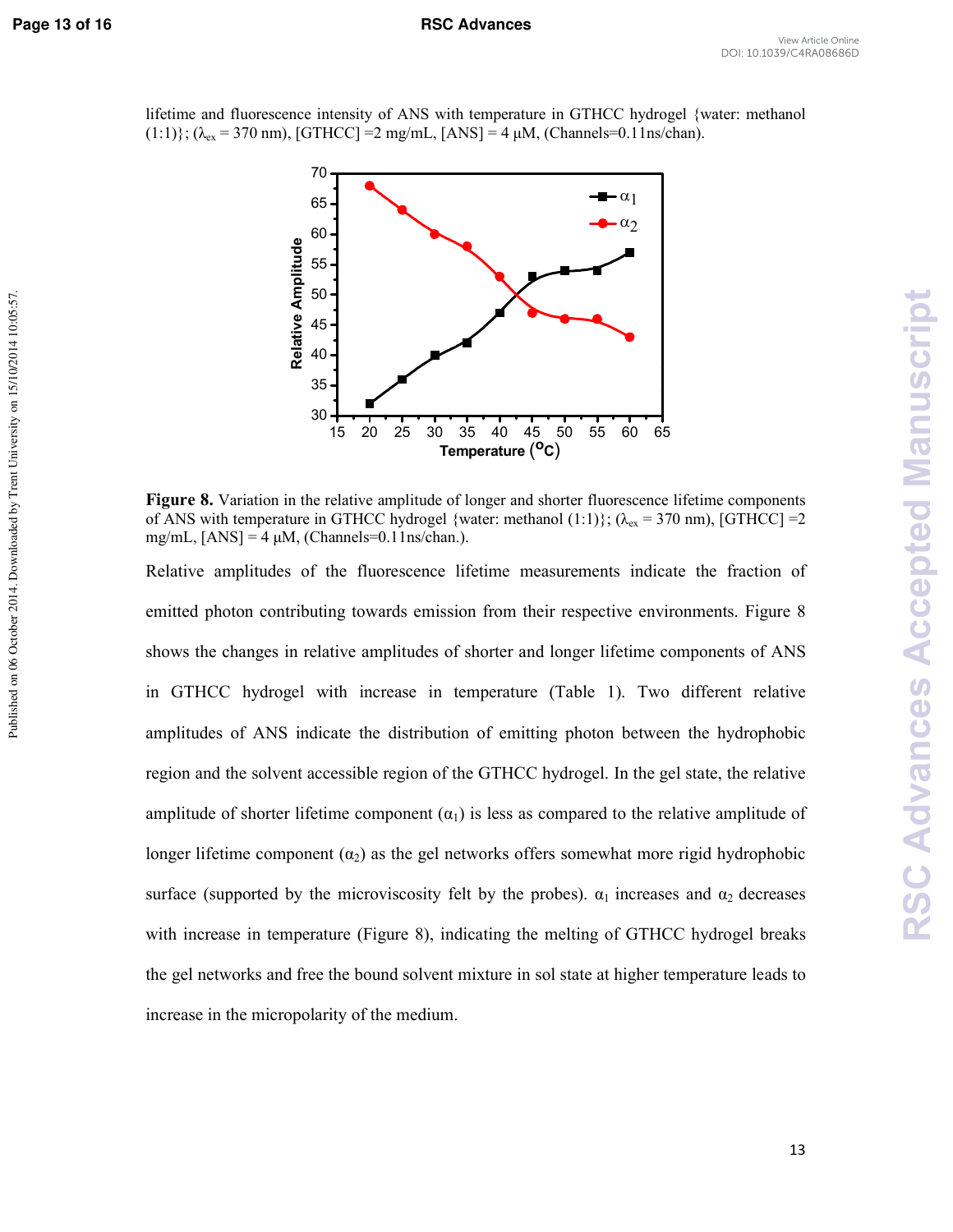### **Conclusion**

Published on 06 October 2014. Downloaded by Trent University on 15/10/2014 10:05:57.

Published on 06 October 2014. Downloaded by Trent University on 15/10/2014 10:05:57.

In this present work, we have used environmental scanning electron microscopy **(**ESEM) and different fluorescence parameters of 8-anilino-1-naphthalene sulfonic acid (ANS) to study the thermotropic gelation induced changes in micropolarity and microviscosity of GTHCC supergelator (water: methanol  $(1:1)$ ). From a transparent micellar sol state at higher temperatures above 52  $^{\circ}$ C, progressive decrease in temperature results in progressive aggregation of GTHCC. The consequent progressive increase in hydrophobic domains is reflected in the concomitant decrease in micropolarity and increase in microviscosity as reported by two independent fluorescence parameters of ANS, hypsochromic shift of emission and increase of steady state fluorescence anisotropy. Time resolved fluorescence decay analysis showed the gelation process of GTHCC hydrogel involved in the formation of two different microenvironments: self-assembled molecular hydrophobic region and solvent accessible polar region, which was also supported by environmental scanning electron microscopy **(**ESEM).

### **Supporting Information**

 Demonstration of gel to sol transition process, ESEM image of GTHCC hydrogel in water: methanol (1:1), Fluorescence emission Spectra of ANS in water: methanol (1:1), Polarity  $E_T$ (30) plot, Fluorescence lifetime decay of ANS in water: methanol (1:1).

# **Acknowledgement**

AKM thanks the Department of Science and Technology (DST), Government of India, for financial support. J.S. thanks IIT Madras for research fellowships.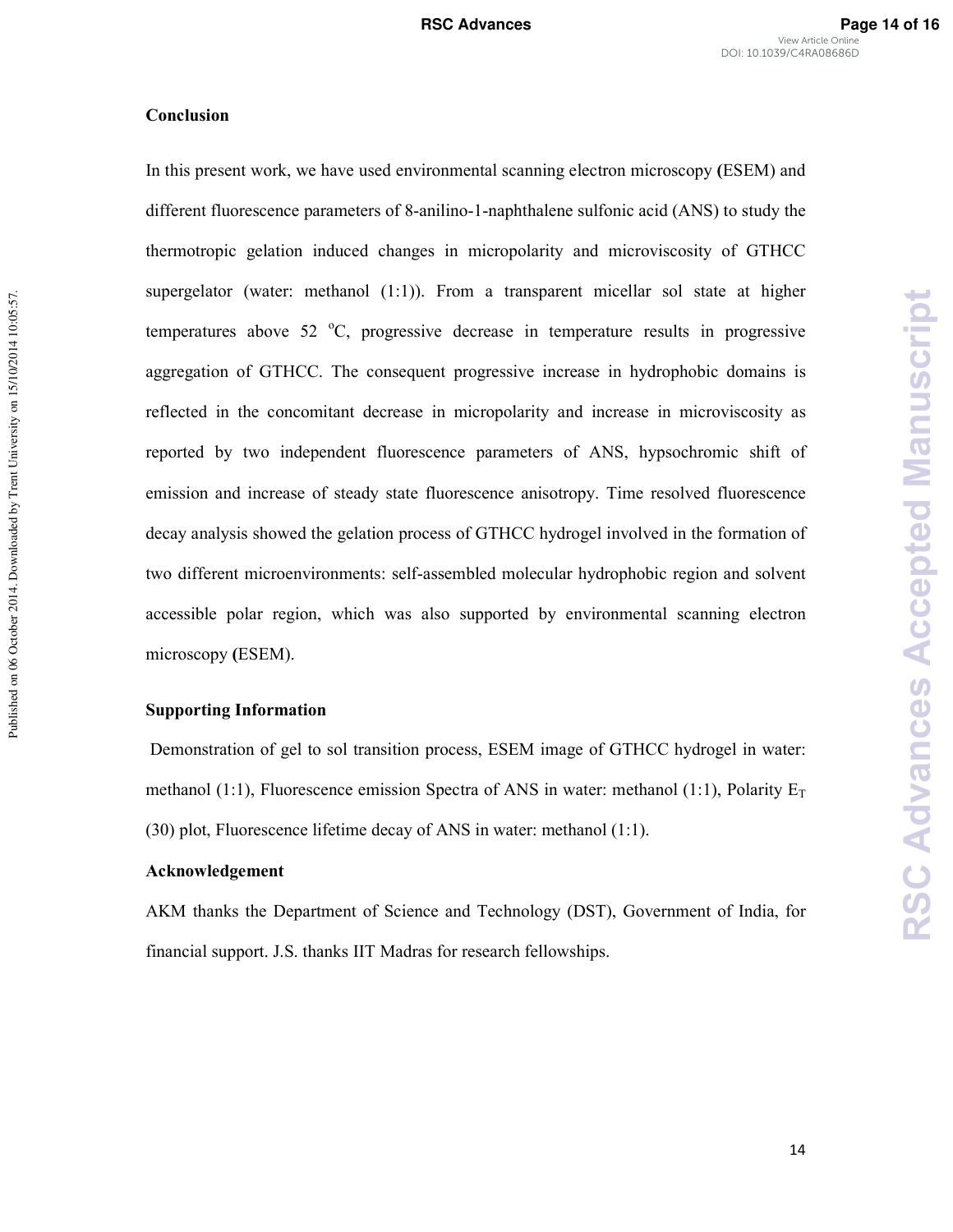Published on 06 October 2014. Downloaded by Trent University on 15/10/2014 10:05:57.

### **Reference**

- 1. P. Terech and R. G. Wiess, *Molecular Gels*; Eds.; Kluwer Academic Publishers: The Netherlands, 2004.
- 2. Y. Ma, Y. Zheng, H. Meng, W. Song, X. Yao and H. Lv, *J Mech. Behav. Biomed. Mater,* 2013, **23**, 22.
- 3. N. M. Sangeetha andU. Maitra, *Chem. Soc. Rev.*, 2005, **34**, 821.
- 4. S. Kiyonaka, K. Sugiyasu,S. Shinkai and I. Hamachi, *J. Am. Chem. Soc*.,2002, **124**, 10954.
- 5. G. John and P. K. Vemula, *Soft Matter*, 2006, **2**, 909.
- 6. S. R. Jadhav, P. K. Vemula, R. Kumar, S. R. Raghavan and G. John, *Angew. Chem. Int. Ed*., 2010, **49**, 7695.
- 7. A. R. Hirst, B. Escuder, J. F. Miravet and D. K. Smith, *Angew. Chem., Int. Ed.,* 2008, **47**, 8002.
- 8. Y. Osada and K. Kajiwara, *Gels Handbook, Vol 1: The Fundamentals*, Academic Press, London, 2000.
- 9. H.S.P. Rao, M. Kamalraj, J. Swain and A. K. Mishra,*RSC Adv.*, 2014, **4**, 12175.
- 10. P. Terech and R. G. Wiess,*Molecular Gels*; Eds.; Kluwer Academic Publishers: The Netherlands, 2004.
- 11. P. Terech and R. G. Weiss, *Chem. Re*V., 1997, **97**, 3133.
- 12. J. H. Van Esch and B. L. Feringa, *Angew. Chem.*, *Int. Ed,*2000, **39**, 2263.
- 13. D. J. Abdallah and R. G. Weiss, *Adv. Mater.,*2000, **12**, 1237.
- 14. S. Mukhopadhyay, U. Maitra, Ira, G. Krishnamoorthy, J. Schmidt and Y. Talmon,*J. Am. Chem. Soc*.,2004, **126**, 15905.
- 15. S. Mukhopadhyay, Ira, G. Krishnamoorthy and U. Maitra, *J. Phys. Chem. B.,*2003, **107**, 2189.